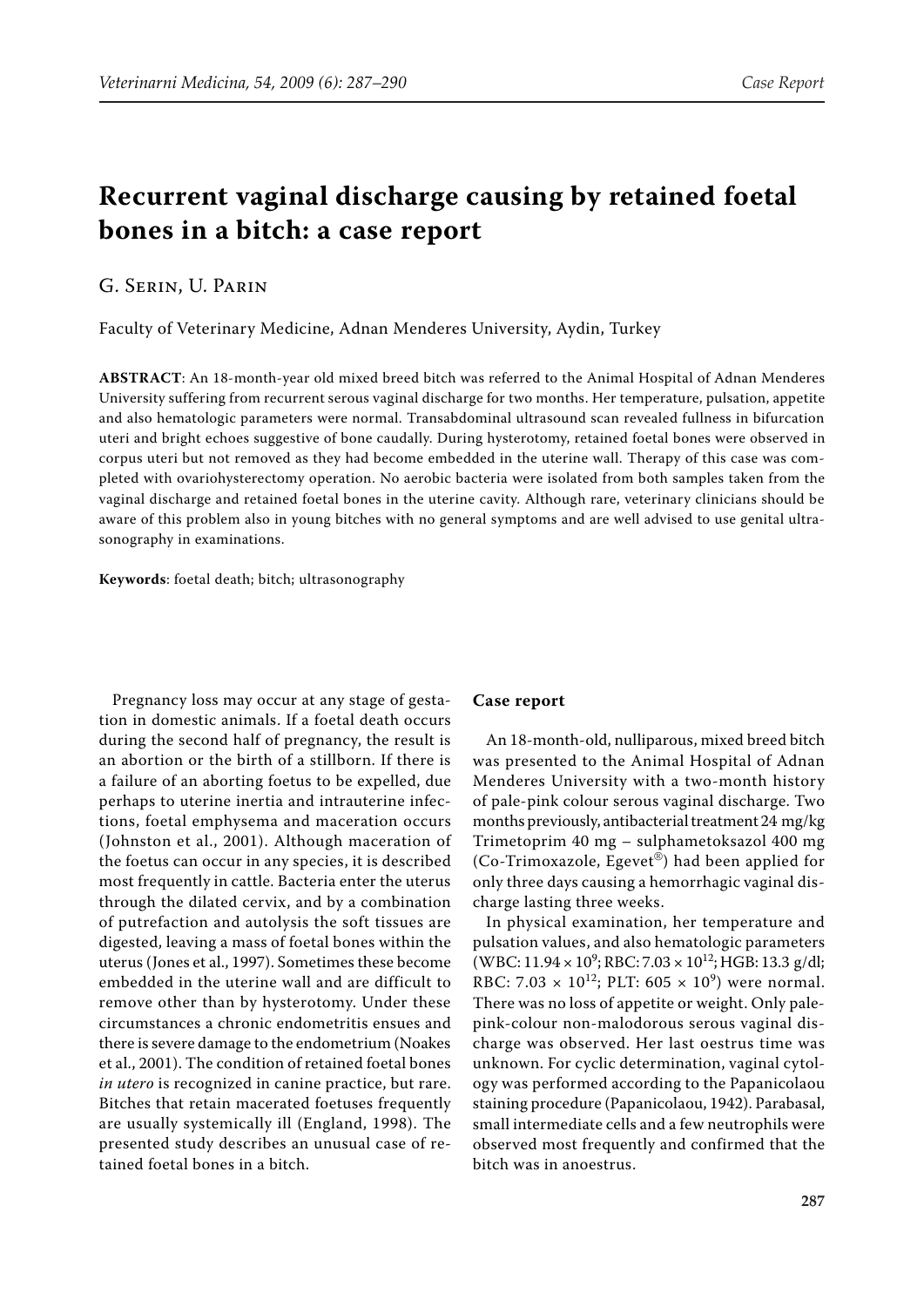

Figure 1. Ultrasonographic image of the uterus, the hypoechoic area (white arrows) in bifurcation uteri and (black arrows) bright echoes

In a transabdominal ultrasonography of the genital tract, the hypoechoic area in bifurcation uteri (Figure 1) and bright echoes suggestive of bone caudally (Figure 2) were observed. Although there was no information in the history, an uncompleted abortion without owner's knowledge was suspected.

After the clinical and ultrasonographic examinations, it was decided to perform ventral midline laparotomy as treatment. Dissociative anaesthesia was applied with 1.1 mg/kg xylazine hydrochloride (Alfazine-Alfasan) and 10 mg/kg ketamine hydrochloride (Alfamine-Alfasan) intramuscularly after premedication with 0.04 mg/kg atropine sulphate (Atropan-Vetas) subcutaneously. The patient was

placed in dorsal recumbency, and the ventral abdomen was aseptically prepared in standard fashion. During ventral midline laparotomy, a firm swelling in the corpus uteri was detected. After incision on the uterine wall, it was observed that the retained foetal bones (cranial and pelvic bones) were adhering to muscles of the uterine wall (Figure 3). Bilateral ovariohysterectomy was performed to remove what remained of the foetal bones. Postoperatively, antibacterial therapy was applied with 400 000 IU penicillin (Iecilline®; IE Ulagay) daily for five days. There was no complication during the four weeks after surgery.

For bacterial investigation in this case, samples from the vaginal discharge and foetal bones re-



Figure 2. Ultrasonographic image of the uterus, bright echoes suggestive of bone in the area of corpus uteri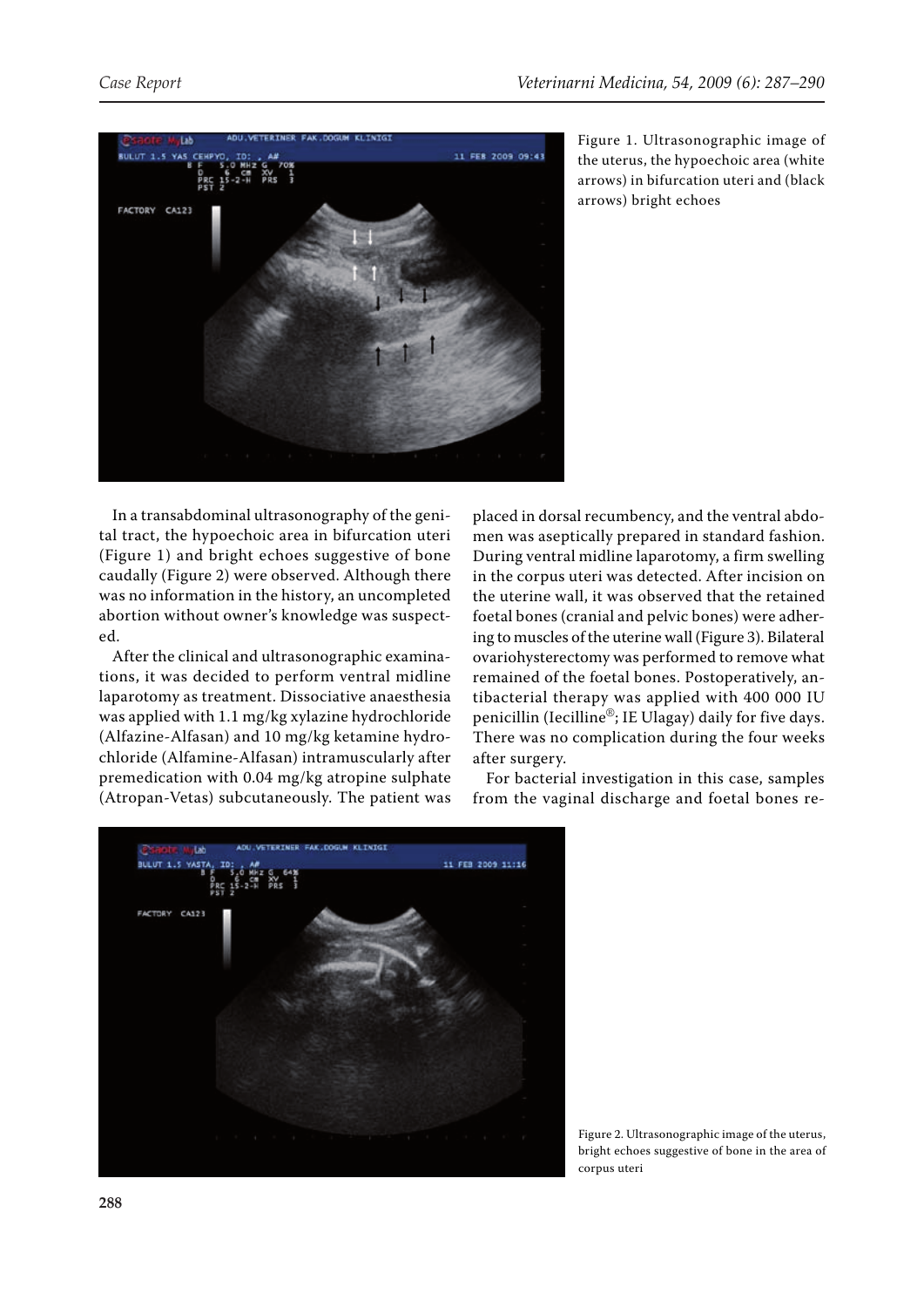

Figure 3. Macroscopic appearance of the uterus after ovariohysterectomy and retained foetal bones in corpus uteri

tained in the uterine cavity were taken. The samples were plated out on blood agar, Nutrient Agar, MacConkey Agar, Eosin Methylen Blue Agar; Salmonella Shigella Agar'a plates (Oxoid) with 5–7% defibrinate ovine blood and incubated at 37°C for 24–48 h (Holt et al., 1994; Koneman et al., 1997). No aerobic bacteria were isolated from either sample.

## **DISCUSSION**

In canine pregnancy, expulsion is the commonest sequel to foetal death. Although foetal retention in utero has been described in the bitch, the actual incidence is unknown, but presumed to be low (Feldman and Nelson, 1996; England, 1998; Johnston et al., 2001). Retention of foetal bones *in utero* or in the vagina has been reported in cows (Drost, 2007), mares (Burns and Card, 2000), cats (Nicastro and Walshaw, 2007), and women (Graham et al., 2000; Samraj et al., 2008). Foetal maceration resulting from prolonged pregnancy cause by progestin injections was reported in a bitch (Gonzalez-Dominguez and Maldonado-Estrada, 2006). In this case, a young bitch was presented with a retained foetal bone condition, but with no systemic symptoms apart from serous vaginal discharge for two months.

In foetal maceration and retention cases, bitches exhibit a foul and fetid uterine discharge and may become systemically ill, showing signs of toxaemia or septicemia (England, 1998; Johnston et al., 2001; Drost, 2007). In this case, no septicemia was observed during clinical and laboratory examinations. Haematological parameters were normal and a few neutrophil was detected in the vaginal smear samples. The bitch's vaginal discharge was serous, not inflammatory. It has been reported that foetal maceration occurs when the cervix is open and miscellaneous bacteria invade the uterus from the vagina (Drost, 2007). Reports list non-specific bacteria, including *Escherichia coli,* streptococci, *Proteus* and *Pseudomonas* as being identified in many cases (England, 1998). But in this case, no aerobic bacteria were isolated from samples. Because of the history, clinical, and laboratory findings, it is not considered that infectious agents were involved in this abortion. But interestingly, in contrast to a dilated cervical canal, no inflammation occurred during two months without antibacterial application.

Diagnosis of this case was made using abdominal ultrasonography. Transabdominal scan findings are associated with literature data (Kahn, 1994; Graham et al., 2000). During the ultrasonographic examination, hyperechoes related to foetal cranial and pelvic bones were detected from corpus uteri cavity and hypoechoic area in bifurcatio related to fullness.

Therapy of maceration cases involves ovariohysterectomy or hysterotomy and removal of foetuses. Reports indicate that prostaglandin therapy may be successful only if foetal skeletal material is not present in the uterus (Feldman and Nelson, 1996). After the detection of embedded foetal bones *in utero*, it was decided to perform the ovariohysterectomy operation. Therapy of this case was successfully completed with ovariohysterectomy operation.

In conclusion, veterinary clinicians should be aware that this rare problem can also occur in young and healthy bitches and are advised to examine the genital tract with transabdominal ultrasonography carefully.